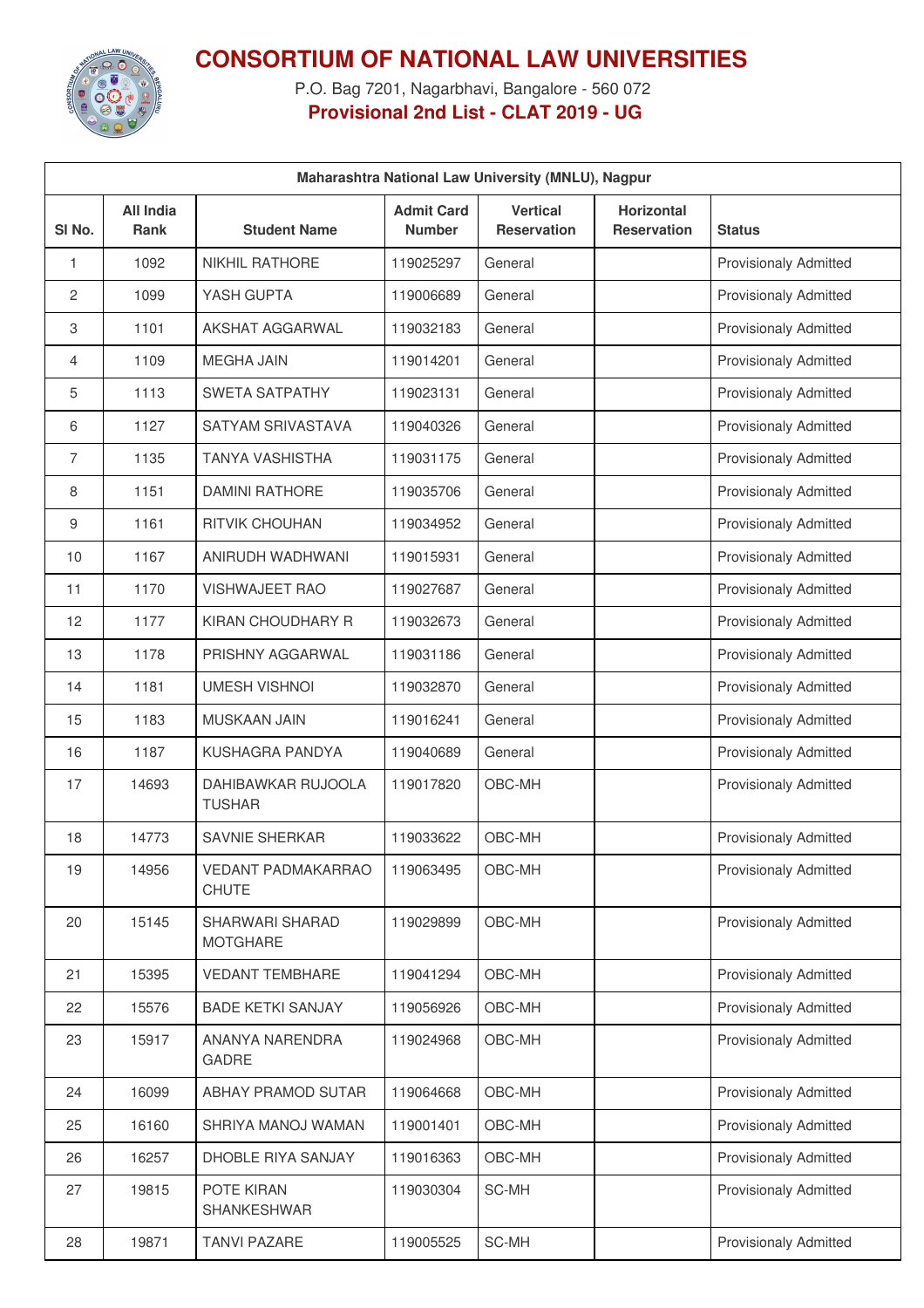|        | Maharashtra National Law University (MNLU), Nagpur |                                          |                                    |                                       |                                         |                              |  |  |
|--------|----------------------------------------------------|------------------------------------------|------------------------------------|---------------------------------------|-----------------------------------------|------------------------------|--|--|
| SI No. | <b>All India</b><br><b>Rank</b>                    | <b>Student Name</b>                      | <b>Admit Card</b><br><b>Number</b> | <b>Vertical</b><br><b>Reservation</b> | <b>Horizontal</b><br><b>Reservation</b> | <b>Status</b>                |  |  |
| 29     | 20587                                              | <b>BOBADE HARSH KETAN</b>                | 119018530                          | SC-MH                                 |                                         | <b>Provisionaly Admitted</b> |  |  |
| 30     | 20905                                              | <b>ADITI BORKAR</b>                      | 119047928                          | SC-MH                                 |                                         | <b>Provisionaly Admitted</b> |  |  |
| 31     | 21530                                              | <b>JIDNYASA</b>                          | 119054135                          | SC-MH                                 |                                         | <b>Provisionaly Admitted</b> |  |  |
| 32     | 22143                                              | <b>AROHI SUHAS AMBADE</b>                | 119045328                          | SC-MH                                 |                                         | <b>Provisionaly Admitted</b> |  |  |
| 33     | 22430                                              | KHUSHI PRAMOD BAGDE                      | 119035556                          | SC-MH                                 |                                         | <b>Provisionaly Admitted</b> |  |  |
| 34     | 22460                                              | KHADTARE JANHAVI<br>CHANDRASHEKHAR       | 119035565                          | SC-MH                                 |                                         | <b>Provisionaly Admitted</b> |  |  |
| 35     | 22567                                              | AJAYKUMAR AYYAPPAN                       | 119017615                          | SC-MH                                 |                                         | <b>Provisionaly Admitted</b> |  |  |
| 36     | 23012                                              | <b>ARJU RAJHANS</b><br><b>JAMBHULKAR</b> | 119004705                          | SC-MH                                 |                                         | <b>Provisionaly Admitted</b> |  |  |
| 37     | 23830                                              | <b>MANASI DIGAMBAR</b><br><b>KAMBLE</b>  | 119023398                          | SC-MH                                 |                                         | <b>Provisionaly Admitted</b> |  |  |
| 38     | 34604                                              | HARSHVARDHAN SINGH<br>SHEKHAWAT          | 119019360                          | General                               | PWD <sup>*</sup>                        | <b>Provisionaly Admitted</b> |  |  |
| 39     | 35653                                              | <b>PRANIT</b>                            | 119019516                          | General                               | PWD <sup>*</sup>                        | <b>Provisionaly Admitted</b> |  |  |
| 40     | 36431                                              | <b>HARSHDEEP SINGH</b>                   | 119059250                          | General                               | PWD <sup>*</sup>                        | <b>Provisionaly Admitted</b> |  |  |
| 41     | 49369                                              | <b>DAKSHALI PRAKASH</b><br><b>MERYA</b>  | 119059185                          | ST-MH                                 |                                         | <b>Provisionaly Admitted</b> |  |  |
| 42     | 49651                                              | <b>RUSHANK RAJENDRA</b><br><b>GHOLVE</b> | 119008753                          | NTD-MH                                |                                         | <b>Provisionaly Admitted</b> |  |  |
| 43     | 50512                                              | <b>UIKEY PRIYANKA ASHISH</b>             | 119061444                          | ST-MH                                 |                                         | <b>Provisionaly Admitted</b> |  |  |
| 44     | 51082                                              | PRADNYA LAXMAN<br>SABLE                  | 119057513                          | ST-MH                                 |                                         | <b>Provisionaly Admitted</b> |  |  |
| 45     | 53680                                              | ADITYA RAMKRUSHNA<br><b>BAWANKULE</b>    | 119045022                          | DTA-MH                                |                                         | Provisionaly Admitted        |  |  |
| 46     | 54073                                              | PRASHANT JAYRAM<br>JANGALE               | 119038401                          | ST-MH                                 |                                         | Provisionaly Admitted        |  |  |
| 47     | 54126                                              | CHAUHAN NAVINKUMAR<br><b>NARESH</b>      | 119024049                          | NTB-MH                                |                                         | <b>Provisionaly Admitted</b> |  |  |

**Note: 21 seats will be allotted later**

## **Status of provisionally admitted students in the first list - UG**

| Maharashtra National Law University (MNLU), Nagpur |                          |                     |                                    |                                       |                                         |                              |  |  |
|----------------------------------------------------|--------------------------|---------------------|------------------------------------|---------------------------------------|-----------------------------------------|------------------------------|--|--|
| SI <sub>No.</sub>                                  | All India<br><b>Rank</b> | <b>Student Name</b> | <b>Admit Card</b><br><b>Number</b> | <b>Vertical</b><br><b>Reservation</b> | <b>Horizontal</b><br><b>Reservation</b> | <b>Status</b>                |  |  |
|                                                    | 589                      | RAHUL               | 119048687                          | General                               |                                         | Vacant                       |  |  |
| 2                                                  | 612                      | DHRUVA BAHETY       | 119023416                          | General                               |                                         | <b>Provisionaly Admitted</b> |  |  |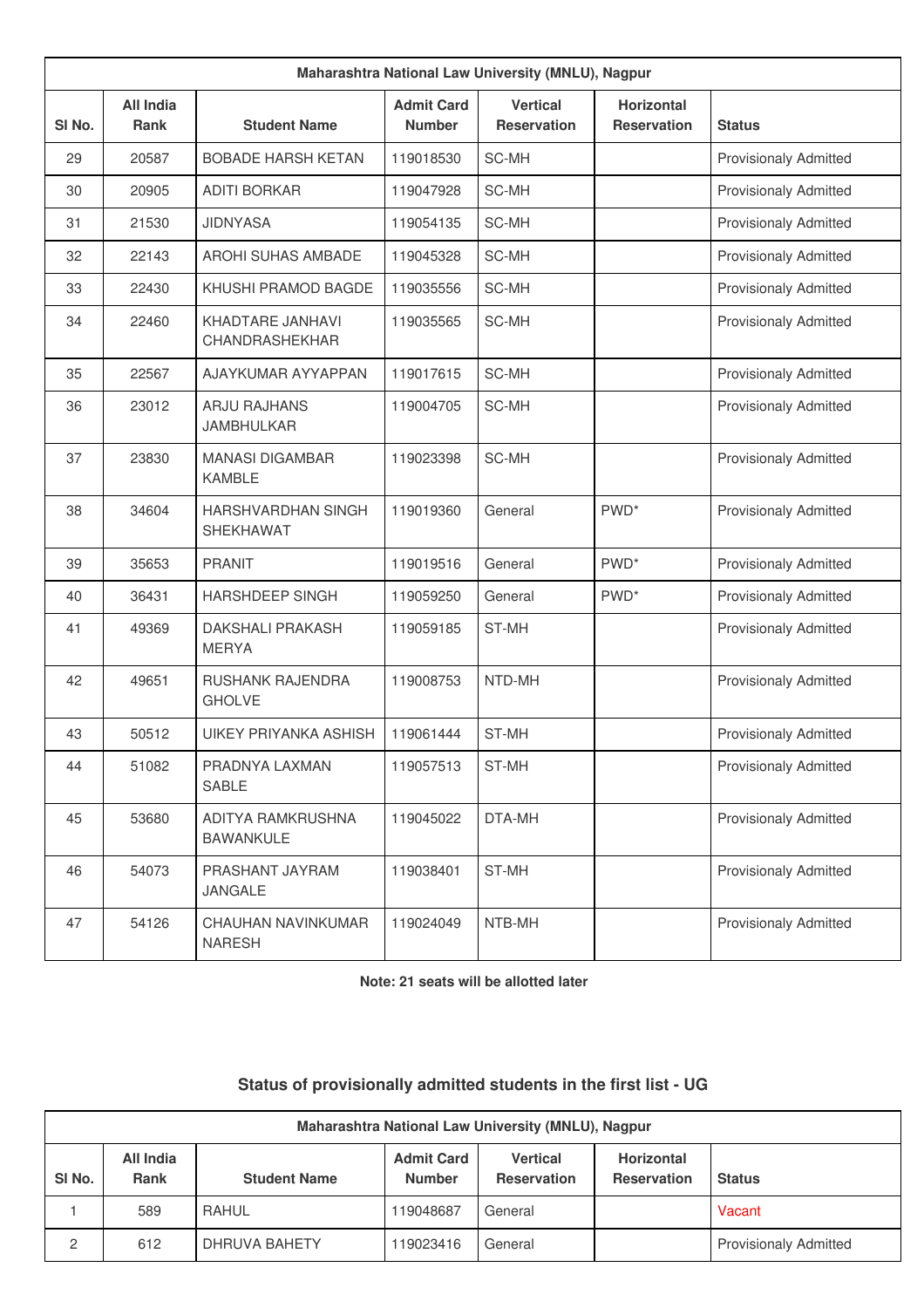|                | Maharashtra National Law University (MNLU), Nagpur |                                    |                                    |                                       |                                         |                              |  |  |
|----------------|----------------------------------------------------|------------------------------------|------------------------------------|---------------------------------------|-----------------------------------------|------------------------------|--|--|
| SI No.         | <b>All India</b><br><b>Rank</b>                    | <b>Student Name</b>                | <b>Admit Card</b><br><b>Number</b> | <b>Vertical</b><br><b>Reservation</b> | <b>Horizontal</b><br><b>Reservation</b> | <b>Status</b>                |  |  |
| $\,3$          | 856                                                | SAKSHI SETHI                       | 119029135                          | General                               |                                         | Sought Upgradation           |  |  |
| $\overline{4}$ | 896                                                | AAYANA RAI BHOJANI                 | 119056723                          | General                               |                                         | Vacant                       |  |  |
| 5              | 923                                                | SAURABH BHARUKA                    | 119011987                          | General                               |                                         | Vacant                       |  |  |
| 6              | 924                                                | <b>VINAYAK RAMAN</b>               | 119047629                          | General                               |                                         | Vacant                       |  |  |
| $\overline{7}$ | 933                                                | <b>HRITIK PATHAK</b>               | 119039331                          | General                               |                                         | Sought Upgradation           |  |  |
| 8              | 935                                                | RACHIT GUPTA                       | 119048475                          | General                               |                                         | Vacant                       |  |  |
| 9              | 943                                                | AARUSHI SRIVASTAVA                 | 119041968                          | General                               |                                         | Vacant                       |  |  |
| 10             | 954                                                | PRANJAL MISHRA                     | 119006222                          | General                               |                                         | Sought Upgradation           |  |  |
| 11             | 959                                                | MEHTA ISHITA SOHIL                 | 119018039                          | General                               |                                         | Vacant                       |  |  |
| 12             | 963                                                | <b>DIVYANSH NIGAM</b>              | 119002236                          | General                               |                                         | Sought Upgradation           |  |  |
| 13             | 967                                                | <b>AYAAN ALI</b>                   | 119043016                          | General                               |                                         | Vacant                       |  |  |
| 14             | 976                                                | TAJNE GAURANGI<br><b>SATYEN</b>    | 119021893                          | General                               |                                         | Vacant                       |  |  |
| 15             | 981                                                | <b>ANANYA SARIA</b>                | 119038232                          | General                               |                                         | Sought Upgradation           |  |  |
| 16             | 988                                                | <b>TEJAS GEETEY</b>                | 119009748                          | General                               |                                         | Vacant                       |  |  |
| 17             | 989                                                | <b>KARTIK SOLANKI</b>              | 119029558                          | General                               |                                         | Sought Upgradation           |  |  |
| 18             | 990                                                | SIDHANT SHRIGOPAL<br><b>SOMANI</b> | 119010457                          | General                               |                                         | <b>Provisionaly Admitted</b> |  |  |
| 19             | 992                                                | SHRISHTI JAIN                      | 119016826                          | General                               |                                         | <b>Provisionaly Admitted</b> |  |  |
| 20             | 1001                                               | <b>KESHAV YADAV</b>                | 119033630                          | General                               |                                         | Vacant                       |  |  |
| 21             | 1006                                               | CHITALE MRUNMAYEE<br><b>PRASAD</b> | 119021683                          | General                               |                                         | Sought Upgradation           |  |  |
| 22             | 1014                                               | SIDDHARTH GOEL                     | 119060148                          | General                               |                                         | Vacant                       |  |  |
| 23             | 1024                                               | SUPRIYA MALVIYA                    | 119021120                          | General                               |                                         | <b>Provisionaly Admitted</b> |  |  |
| 24             | 1037                                               | AASHI GUPTA                        | 119017334                          | General                               |                                         | Vacant                       |  |  |
| 25             | 1041                                               | SHREYA SINGH                       | 119050831                          | General                               |                                         | Sought Upgradation           |  |  |
| 26             | 1048                                               | SHASHWAT MISHRA                    | 119020189                          | General                               |                                         | Vacant                       |  |  |
| 27             | 1052                                               | PRAKHAR GUPTA                      | 119029817                          | General                               |                                         | Sought Upgradation           |  |  |
| 28             | 1054                                               | RAJAS SALPEKAR                     | 119015767                          | General                               |                                         | Sought Upgradation           |  |  |
| 29             | 1058                                               | <b>HARSH AWASTHI</b>               | 119016171                          | General                               |                                         | <b>Provisionaly Admitted</b> |  |  |
| 30             | 1060                                               | SHIVALI SRIVASTAVA                 | 119015192                          | General                               |                                         | Vacant                       |  |  |
| 31             | 1063                                               | ANIRUDH AGRAWAL                    | 119010340                          | General                               |                                         | Sought Upgradation           |  |  |
| 32             | 1069                                               | PARIKSHIT PITALE                   | 119001153                          | General                               |                                         | Vacant                       |  |  |
| 33             | 1073                                               | <b>HEMANTH KUMAR</b>               | 119040265                          | General                               |                                         | <b>Provisionaly Admitted</b> |  |  |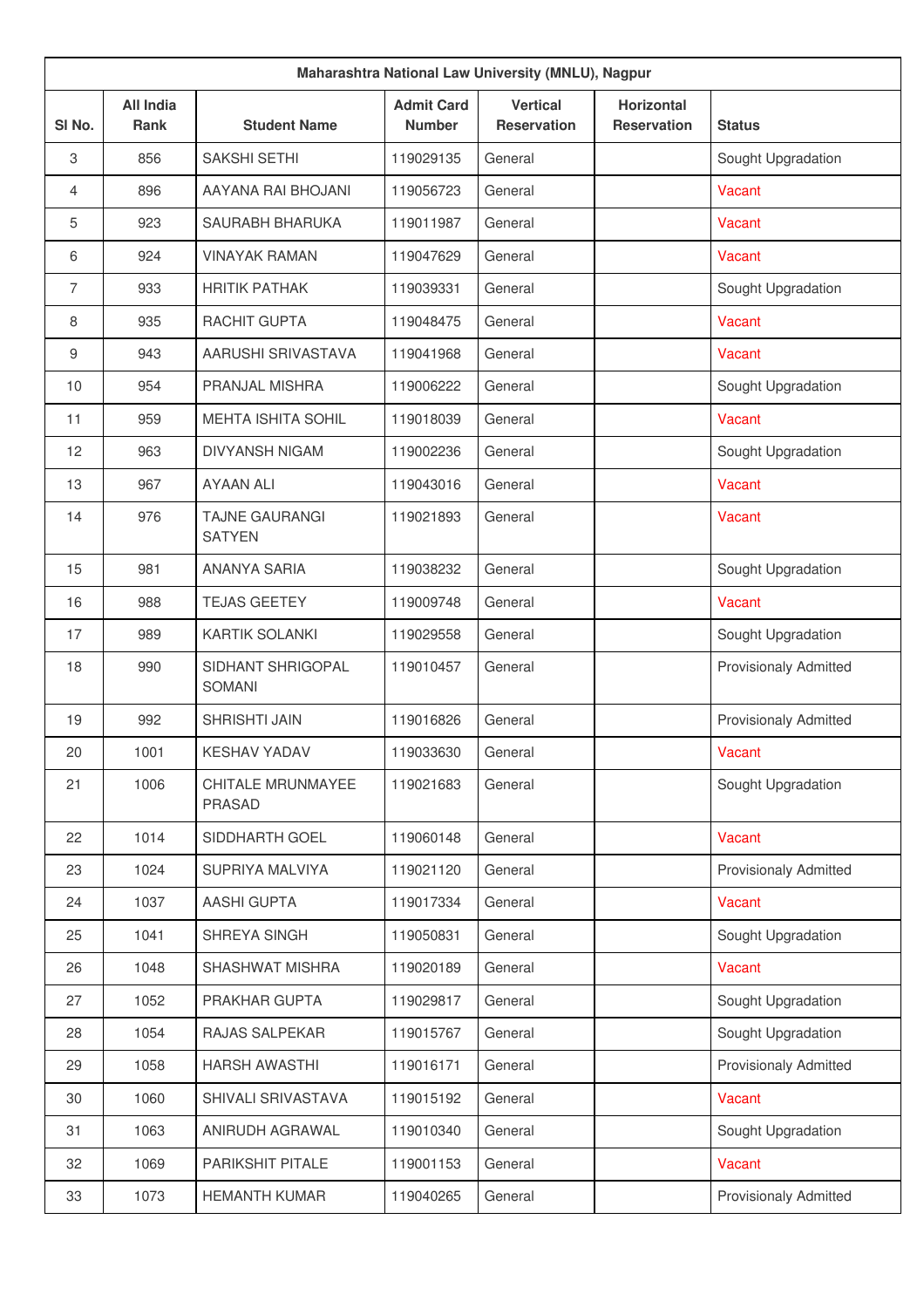|        | Maharashtra National Law University (MNLU), Nagpur |                                            |                                    |                                       |                                         |                              |  |  |
|--------|----------------------------------------------------|--------------------------------------------|------------------------------------|---------------------------------------|-----------------------------------------|------------------------------|--|--|
| SI No. | <b>All India</b><br><b>Rank</b>                    | <b>Student Name</b>                        | <b>Admit Card</b><br><b>Number</b> | <b>Vertical</b><br><b>Reservation</b> | <b>Horizontal</b><br><b>Reservation</b> | <b>Status</b>                |  |  |
| 34     | 7725                                               | RAWATE AMRUTA<br><b>KISHOR</b>             | 119026064                          | OBC-MH                                |                                         | Vacant                       |  |  |
| 35     | 8122                                               | NINAAD DESHMUKH                            | 119018937                          | OBC-MH                                |                                         | Sought Upgradation           |  |  |
| 36     | 8410                                               | SONUNE MOHIT<br><b>SANTOSH</b>             | 119016116                          | OBC-MH                                |                                         | Vacant                       |  |  |
| 37     | 8781                                               | <b>KHANDKE RHEA</b><br><b>ROOPESH</b>      | 119031409                          | OBC-MH                                |                                         | Vacant                       |  |  |
| 38     | 8893                                               | AMISHA VINOD KAMANE                        | 119021716                          | OBC-MH                                |                                         | <b>Provisionaly Admitted</b> |  |  |
| 39     | 9217                                               | SHAUNAK NANDKISHOR<br><b>PARULEKAR</b>     | 119023780                          | OBC-MH                                |                                         | <b>Provisionaly Admitted</b> |  |  |
| 40     | 9354                                               | <b>PATIL RUSHIKESH</b><br><b>UDDHAVRAO</b> | 119073194                          | OBC-MH                                |                                         | Sought Upgradation           |  |  |
| 41     | 9702                                               | PATIL NISCHAY SANTOSH                      | 119059082                          | OBC-MH                                |                                         | Vacant                       |  |  |
| 42     | 9903                                               | SHRADHA SRIRAM                             | 119057027                          | OBC-MH                                |                                         | Vacant                       |  |  |
| 43     | 10127                                              | SAYARE SAURAV<br><b>RAJENDRA</b>           | 119052763                          | OBC-MH                                |                                         | <b>Provisionaly Admitted</b> |  |  |
| 44     | 10724                                              | <b>TEJITA HARI WADODE</b>                  | 119017607                          | OBC-MH                                |                                         | Sought Upgradation           |  |  |
| 45     | 10741                                              | <b>THAKRE VAISHNAVI</b><br><b>VIKAS</b>    | 119000682                          | OBC-MH                                |                                         | Vacant                       |  |  |
| 46     | 11019                                              | YASHASHREE RAKESH<br>RAUT                  | 119024902                          | OBC-MH                                |                                         | Sought Upgradation           |  |  |
| 47     | 11225                                              | PIYUSH JAGANRAO<br><b>MAPARI</b>           | 119037819                          | OBC-MH                                |                                         | Vacant                       |  |  |
| 48     | 11256                                              | ABHILASHA                                  | 119064531                          | SC-MH                                 |                                         | <b>Vacant</b>                |  |  |
| 49     | 11930                                              | SHARWARI DHARASKAR                         | 119004960                          | OBC-MH                                |                                         | Vacant                       |  |  |
| 50     | 12227                                              | CHAHAL LILHARE                             | 119026134                          | OBC-MH                                |                                         | <b>Provisionaly Admitted</b> |  |  |
| 51     | 12349                                              | <b>TEJASWINI ZALAKI</b>                    | 119011208                          | OBC-MH                                |                                         | <b>Provisionaly Admitted</b> |  |  |
| 52     | 12596                                              | PRANAV PRADEEP<br><b>INGOLE</b>            | 119020765                          | OBC-MH                                |                                         | Vacant                       |  |  |
| 53     | 12692                                              | <b>MEDHAVI KISHOR</b><br><b>PETHKAR</b>    | 119036680                          | OBC-MH                                |                                         | Vacant                       |  |  |
| 54     | 12892                                              | <b>ABOLI SHELKE</b>                        | 119060053                          | OBC-MH                                |                                         | Sought Upgradation           |  |  |
| 55     | 13058                                              | <b>MAHAJAN JUI</b><br>CHANDRAKANT          | 119062030                          | OBC-MH                                |                                         | Sought Upgradation           |  |  |
| 56     | 13639                                              | <b>SAMEER</b>                              | 119047397                          | OBC-MH                                |                                         | Sought Upgradation           |  |  |
| 57     | 13790                                              | PATIL RUSHIKESH DILIP                      | 119002182                          | OBC-MH                                |                                         | <b>Provisionaly Admitted</b> |  |  |
| 58     | 14509                                              | <b>GAIKWAD VIBHAVI</b><br>VIJAYKUMAR       | 119019167                          | SC-MH                                 |                                         | Vacant                       |  |  |
| 59     | 15683                                              | <b>KARAN WALI</b>                          | 119007254                          | General                               | PWD <sup>*</sup>                        | Vacant                       |  |  |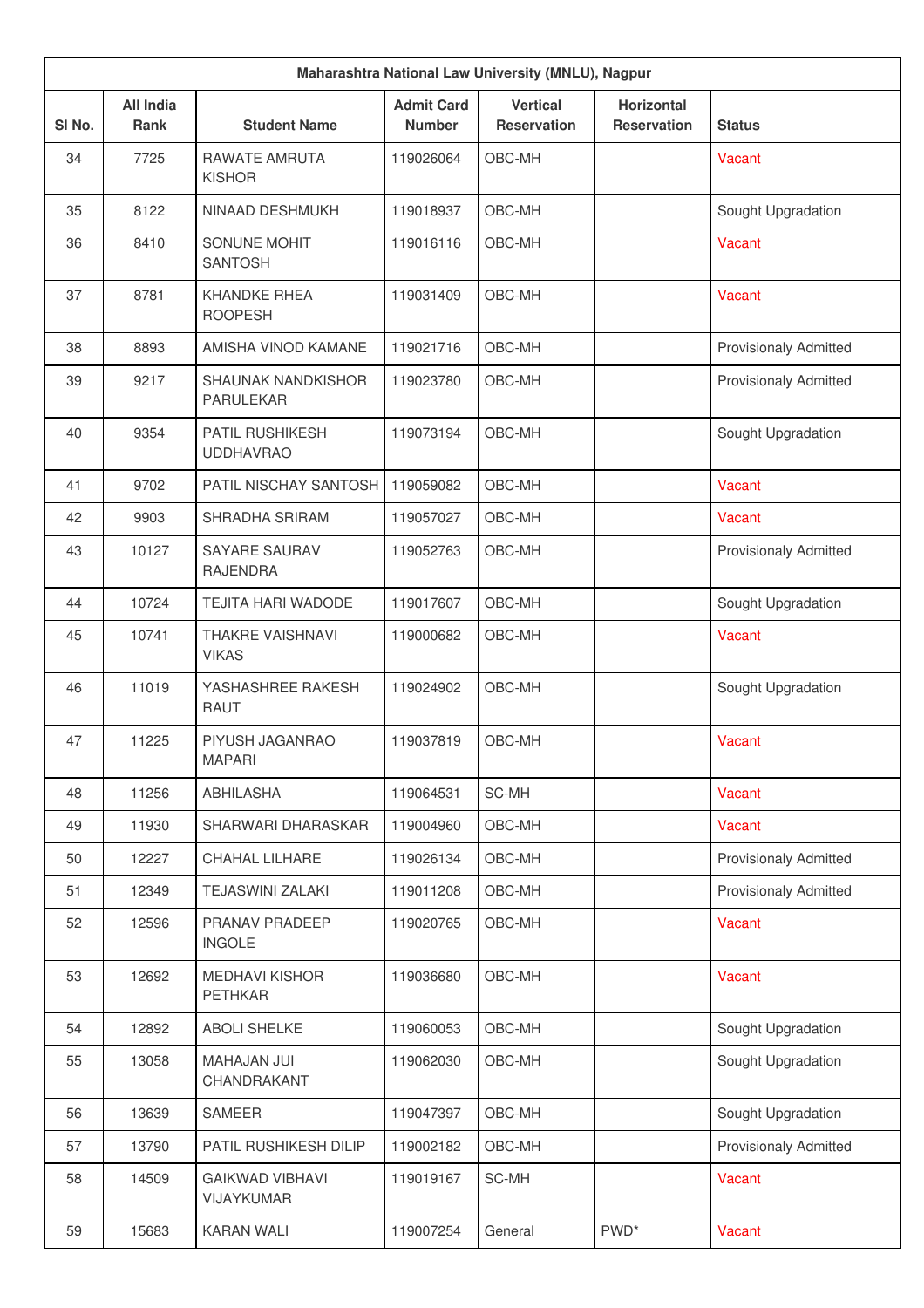|        | Maharashtra National Law University (MNLU), Nagpur |                                              |                                    |                                       |                                         |                              |  |  |
|--------|----------------------------------------------------|----------------------------------------------|------------------------------------|---------------------------------------|-----------------------------------------|------------------------------|--|--|
| SI No. | <b>All India</b><br><b>Rank</b>                    | <b>Student Name</b>                          | <b>Admit Card</b><br><b>Number</b> | <b>Vertical</b><br><b>Reservation</b> | <b>Horizontal</b><br><b>Reservation</b> | <b>Status</b>                |  |  |
| 60     | 15703                                              | <b>JAGDEEPBIRENDER</b><br><b>FANDON</b>      | 119072021                          | SC-MH                                 |                                         | Vacant                       |  |  |
| 61     | 15770                                              | PALAS ISHA RAVINDRA                          | 119018752                          | SC-MH                                 |                                         | Vacant                       |  |  |
| 62     | 16777                                              | <b>HARSHADA VINAYAK</b><br><b>NANDESHWAR</b> | 119028925                          | SC-MH                                 |                                         | <b>Provisionaly Admitted</b> |  |  |
| 63     | 16788                                              | PULLARWAR MINAL<br><b>PRADEEP</b>            | 119016681                          | SBC-MH                                |                                         | <b>Provisionaly Admitted</b> |  |  |
| 64     | 16893                                              | PRACHI SHARAD JADHAV                         | 119010862                          | SC-MH                                 |                                         | Vacant                       |  |  |
| 65     | 17001                                              | NAKHALE RISHABH<br><b>ARVIND</b>             | 119050015                          | SC-MH                                 |                                         | Vacant                       |  |  |
| 66     | 17382                                              | ADITYARAJ JAYENDRA<br><b>KASTURE</b>         | 119041041                          | SC-MH                                 |                                         | Vacant                       |  |  |
| 67     | 17458                                              | <b>ANURAG SUDHIR</b><br><b>DHANVIJAY</b>     | 119005957                          | SC-MH                                 |                                         | Vacant                       |  |  |
| 68     | 17662                                              | SANCHI SANJAY ORKE                           | 119051721                          | SC-MH                                 |                                         | Vacant                       |  |  |
| 69     | 17674                                              | ARUNDHATI ASITKUMAR<br><b>CHAHANDE</b>       | 119004523                          | SC-MH                                 |                                         | Vacant                       |  |  |
| 70     | 17909                                              | <b>FALGUNI VIVEK</b><br>SURYAWANSHI          | 119048141                          | SC-MH                                 |                                         | Vacant                       |  |  |
| 71     | 18042                                              | ANUBHAV BABARAO<br><b>WANI</b>               | 119001297                          | SC-MH                                 |                                         | <b>Provisionaly Admitted</b> |  |  |
| 72     | 18222                                              | <b>KSHITIJ SONKUSARE</b>                     | 119010809                          | SBC-MH                                |                                         | <b>Provisionaly Admitted</b> |  |  |
| 73     | 18833                                              | <b>KHAPARDE ISHITA</b><br>SANJAY             | 119015184                          | SC-MH                                 |                                         | Sought Upgradation           |  |  |
| 74     | 18909                                              | THETE VAIBHAV<br>VIDHYADHAR                  | 119012561                          | SC-MH                                 |                                         | Sought Upgradation           |  |  |
| 75     | 18940                                              | PAGARE KAJAL<br><b>RAJENDRA</b>              | 119019398                          | SC-MH                                 |                                         | <b>Provisionaly Admitted</b> |  |  |
| 76     | 21859                                              | <b>ISHAAN SETH</b>                           | 119009652                          | General                               | PWD <sup>*</sup>                        | <b>Provisionaly Admitted</b> |  |  |
| 77     | 22857                                              | ROHIT KAWRE                                  | 119069487                          | DTA-MH                                |                                         | Vacant                       |  |  |
| 78     | 23885                                              | <b>ANAHITA SAMEER</b><br><b>BANDEKAR</b>     | 119072974                          | SEBC-MH                               |                                         | Vacant                       |  |  |
| 79     | 24023                                              | SHAH RAJVI AMIT                              | 119077767                          | General                               | PWD <sup>*</sup>                        | Sought Upgradation           |  |  |
| 80     | 24039                                              | ADITYA KALYAN PATIL                          | 119034663                          | SEBC-MH                               |                                         | Vacant                       |  |  |
| 81     | 24772                                              | ARYAN PRITESH SHAH                           | 119024135                          | General                               | PWD <sup>*</sup>                        | Vacant                       |  |  |
| 82     | 24786                                              | HIMANE HARDIK SANJAY                         | 119018090                          | SEBC-MH                               |                                         | Vacant                       |  |  |
| 83     | 25630                                              | SHREEYA SANJAY SALVE                         | 119056411                          | NTD-MH                                |                                         | Provisionaly Admitted        |  |  |
| 84     | 25814                                              | <b>DHOTRE ARAHANT</b><br><b>SANTOSH</b>      | 119032070                          | DTA-MH                                |                                         | Sought Upgradation           |  |  |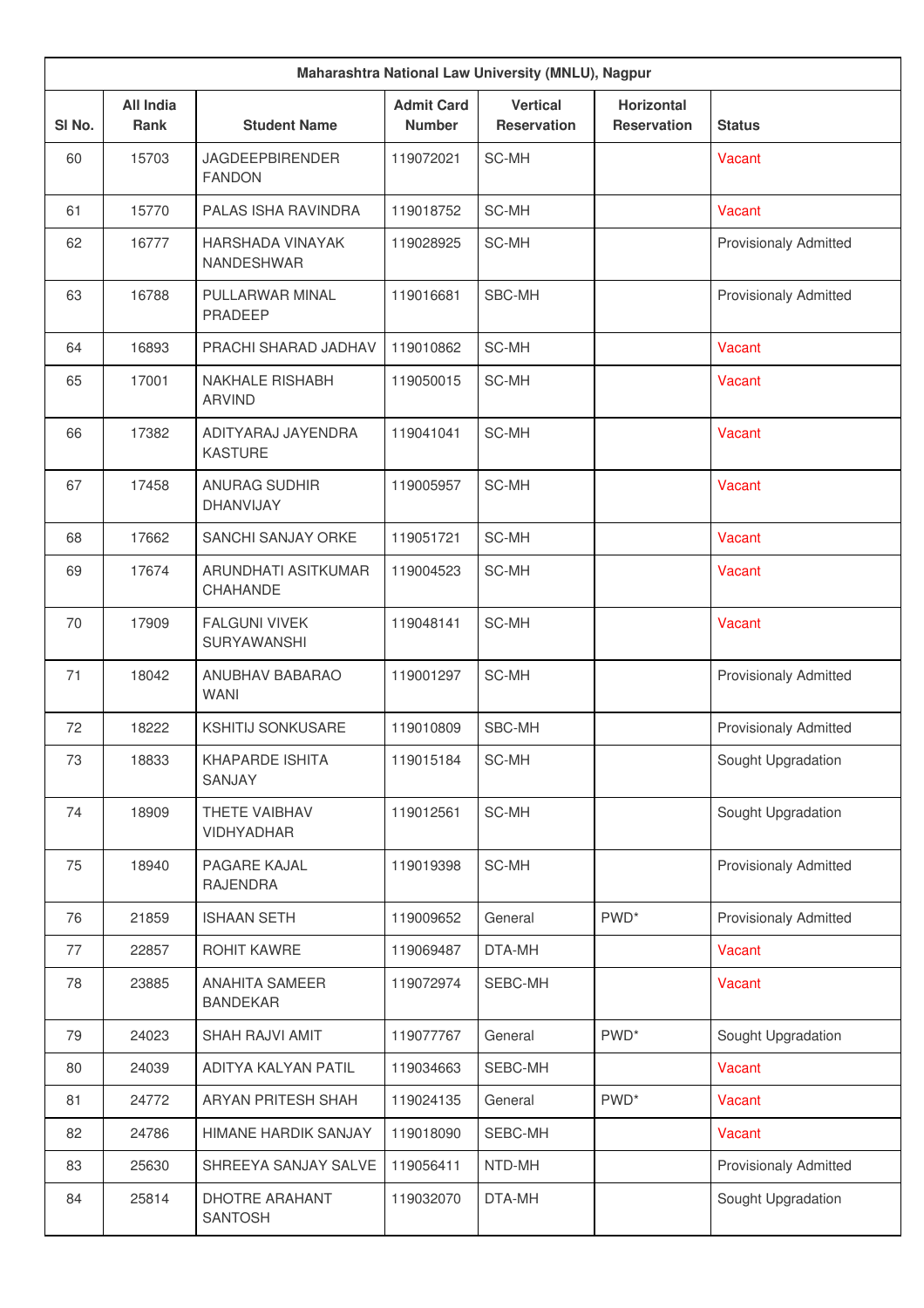|        | Maharashtra National Law University (MNLU), Nagpur |                                           |                                    |                                       |                                         |                              |  |
|--------|----------------------------------------------------|-------------------------------------------|------------------------------------|---------------------------------------|-----------------------------------------|------------------------------|--|
| SI No. | <b>All India</b><br><b>Rank</b>                    | <b>Student Name</b>                       | <b>Admit Card</b><br><b>Number</b> | <b>Vertical</b><br><b>Reservation</b> | <b>Horizontal</b><br><b>Reservation</b> | <b>Status</b>                |  |
| 85     | 26541                                              | PRATIKSHARANI SURESH<br>SAWANT            | 119018802                          | SEBC-MH                               |                                         | Vacant                       |  |
| 86     | 26781                                              | AKSHAT SHANDILYA                          | 119042335                          | General                               | PWD <sup>*</sup>                        | Vacant                       |  |
| 87     | 27859                                              | DEEP SUDHA GUPTA                          | 119029335                          | General                               | PWD <sup>*</sup>                        | <b>Provisionaly Admitted</b> |  |
| 88     | 28403                                              | AZHAAN MOHAMMAD                           | 119035561                          | NTB-MH                                |                                         | <b>Provisionaly Admitted</b> |  |
| 89     | 31035                                              | KALE AHILYA VISHWAS                       | 119076083                          | NTC-MH                                |                                         | <b>Provisionaly Admitted</b> |  |
| 90     | 31984                                              | PATIL INDRAYANI<br>SHAHAJI                | 119046730                          | SEBC-MH                               |                                         | <b>Provisionaly Admitted</b> |  |
| 91     | 32157                                              | <b>ASTHA SHARMA</b>                       | 119003994                          | SEBC-MH                               |                                         | Vacant                       |  |
| 92     | 33321                                              | <b>IRSHITA ARVIND</b><br><b>BHADIKAR</b>  | 119049656                          | ST-MH                                 |                                         | <b>Provisionaly Admitted</b> |  |
| 93     | 36716                                              | KIRDANT YASH<br><b>MOHANRAO</b>           | 119000752                          | SEBC-MH                               |                                         | Vacant                       |  |
| 94     | 37779                                              | <b>UIKEY JAGRUTI</b><br><b>VISHNUDAS</b>  | 119012460                          | ST-MH                                 |                                         | Vacant                       |  |
| 95     | 38154                                              | NIMJE VAISHNAVI                           | 119011807                          | ST-MH                                 |                                         | Vacant                       |  |
| 96     | 38587                                              | AISHWARYA GHUGE                           | 119066710                          | NTD-MH                                |                                         | Vacant                       |  |
| 97     | 39105                                              | SHREYANSH PANDEY                          | 119056391                          | ST-MH                                 |                                         | Vacant                       |  |
| 98     | 41776                                              | <b>TEKALE VASUNDHARA</b><br><b>TEKALE</b> | 119006420                          | NTC-MH                                |                                         | <b>Provisionaly Admitted</b> |  |
| 99     | 42594                                              | <b>RAUT SAMRUDDHI</b><br>ABHIJIT          | 119056614                          | DTA-MH                                |                                         | Vacant                       |  |
| 100    | 42630                                              | NITIN SONAWANE                            | 119034073                          | ST-MH                                 |                                         | Sought Upgradation           |  |
| 101    | 42915                                              | ANOOJ NITIN BARGAT                        | 119000403                          | NTB-MH                                |                                         | Provisionaly Admitted        |  |
| 102    | 43801                                              | <b>BHAWANA PEGU</b>                       | 119025068                          | ST-MH                                 |                                         | Provisionaly Admitted        |  |
| 103    | 45314                                              | CHOUDHARI SAGAR<br>NARENDRA               | 119077739                          | ST-MH                                 |                                         | Vacant                       |  |
| 104    | 46737                                              | <b>ADITI UMAKANT</b><br><b>DABHADE</b>    | 119023005                          | SEBC-MH                               |                                         | Vacant                       |  |
| 105    | 46781                                              | SAYALI SHATRUGHNA<br><b>MASRAM</b>        | 119066113                          | ST-MH                                 |                                         | Sought Upgradation           |  |
| 106    | 47699                                              | SWAPNALI TRIMBAKE                         | 119075332                          | DTA-MH                                |                                         | Vacant                       |  |
| 107    | 48811                                              | <b>CHITARI MUKESH</b><br><b>NISHANT</b>   | 119058687                          | NTB-MH                                |                                         | Vacant                       |  |
| 108    | 50394                                              | <b>SHADAB KHAN</b>                        | 119050296                          | SEBC-MH                               |                                         | Provisionaly Admitted        |  |
| 109    | 52604                                              | <b>VAISHNAVI DILIP</b><br><b>THATKAR</b>  | 119058162                          | NTC-MH                                |                                         | Vacant                       |  |
| 110    | 55342                                              | SAURABH ASHOK<br><b>GHODESWAR</b>         | 119001566                          | SEBC-MH                               |                                         | Vacant                       |  |